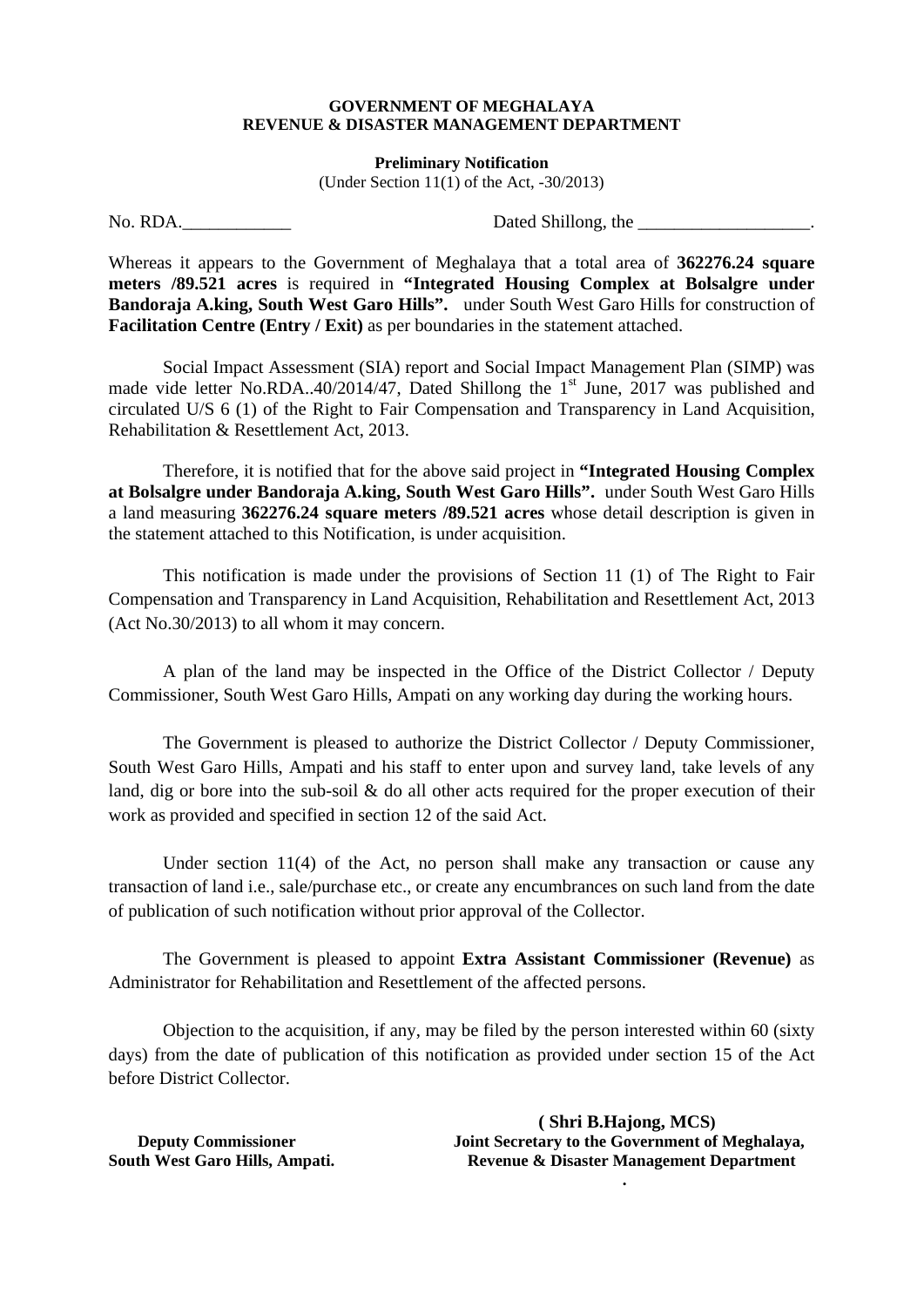## **GOVERNMENT OF MEGHALAYA REVENUE & DISASTER MANAGEMENT DEPARTMENT**

## **UI'ATANI**  (Section 11(1), -30/2013 Act ni gita)

No. RDA.  $\Box$  Dated Shillong, the  $\Box$ 

Meghalaya Sorkari-ni nikanio South West Garo Hills a'jani ning'o **"Integrated Housing Complex at Bolsalgre under Bandoraja A.king, South West Garo Hills".** rikna gita **362276.24 square meters /89.521 acres** a'a rangko nangnikenga.

Iani bidingo Social Impact Assessment (SIA) report aro Social Impact Management Plan (SIMP) ko chitti No.RDA..40/2014/47, Dated Shillong the 1<sup>st</sup> June, 2017 ni gita songbad-o chappa ka'aha aro section 6 (1) Right to Fair Compensation and Transparency in Land Acquisition, Rehabilitation & Resettlement Act, 2013 ni gitaba parakataha.

Uni gimin kosako janap gimin project ko **"Integrated Housing Complex at Bolsalgre under Bandoraja A.king, South West Garo Hills"**-o rikna gita **362276.24 square meters /89.521 acres** a'a-ko ra'na gita iano ui'ataniko dakenga.

Ia ui'ataniko Section 11 (1) Right to Fair Compensation and Transparency in Land Acquisition, Rehabilitation and Resettlement Act, 2013 (Act No.30/2013) ni gita pilak ia a'ao nangegipa manderangna ui'atenga.

Ia a'a-ko ra'ana gita plan tarigimin ko saoba nina sikgenchimode Disrtict Collector / Deputy Commissioner, South West Garo Hills, Ampati ni Office-oniko Office kam ka'ani somai-o sing'sandiena gita man'gen.

Iana Sorkari District Collector / Deputy Commissioner, South West Garo Hills, Ampati aro uni staff rangko ia a'ani ning'o napna, a'ako survey ka'na, a'ako tona, a'ako cho'na aro a'ani kosako je nangani kamko dakna gita Act-ni Section 12-o dongimin ni bil-o pangchake dakna gita bil ko on'enga.

Act section 11 (4)-o pangchake darang mandeba ia a'a-ko palna ba a'ako palna palani / breani etc. ba palna gita ia a'a-o pangchake lekka rangko tarianiko ia ui'ataniko chappa ka'ani ja'mano maming dakeba Collectior-ni ra'chakani ba approval gri dakna manjawa.

Sorkari iana **Extra Assistant Commissioner (Revenue)-** ko ia a'a-o nangegipa manderangna Rehabilitation aro Resettlement-ko dake on'anio sing'sandianiko dakna gita Administrator songna namnika.

Ia a'ako ra'anio saoba jegalani ba Objection-ko dakna sikode sea jota chi ia ui'ataniko dake chappa ka'ataniko Actni Section 15 ni gita dakani ja'mano sal 60 (sotdok) ni gisepo District Collector-ona re'bae dakena man'gen.

 **( Shri B.Hajong, MCS) Deputy Commissioner** Joint Secretary to the Government of Meghalaya, **South West Garo Hills, Ampati. Revenue & Disaster Management Department** 

**.**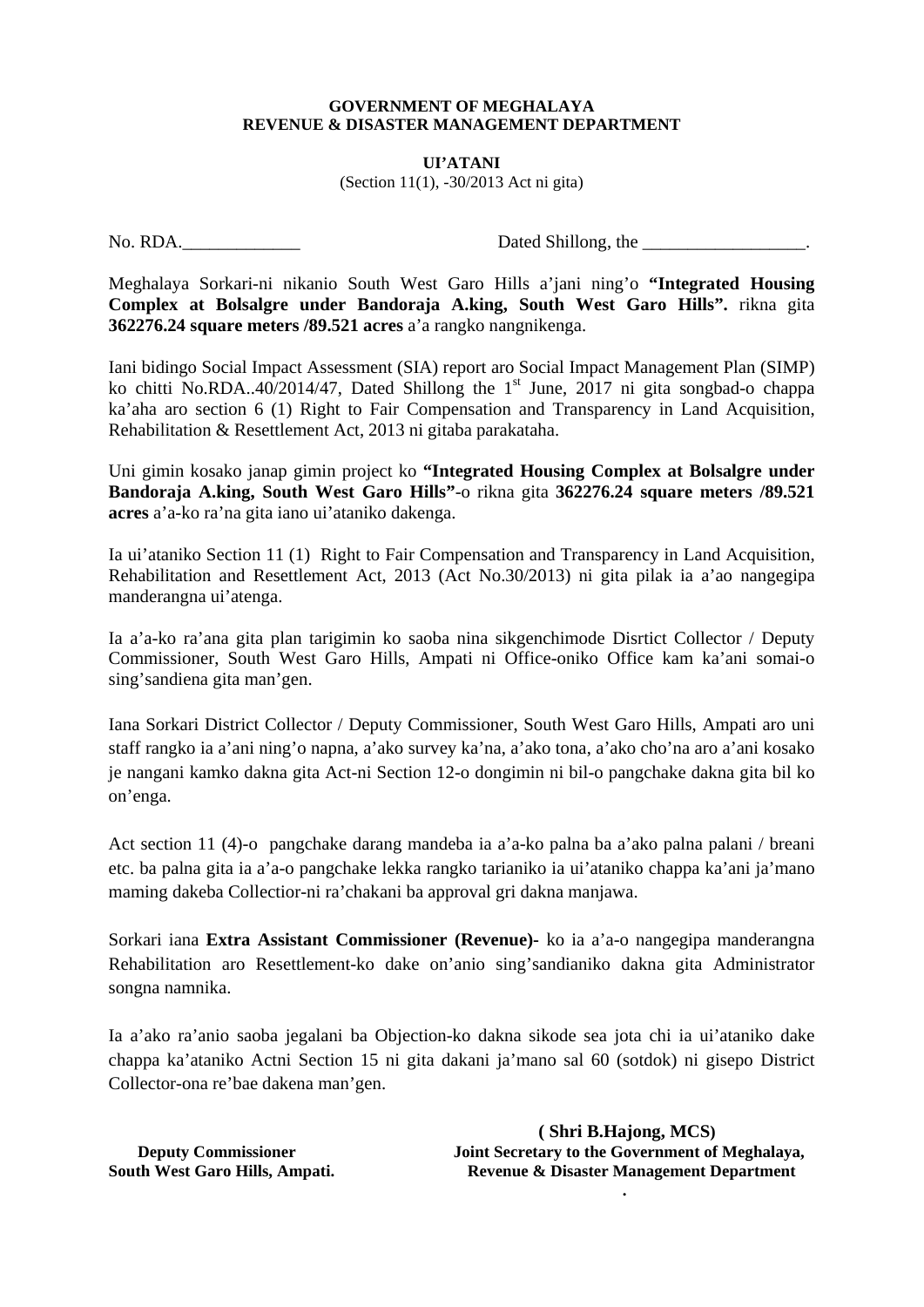## **STATEMENT SHOWING THE LAND TO BE ACQUIRED FOR CONSTRUCTION OF INTEGRATED HOUSING COMPLEX AT BOLSALGRE UNDER BANDORAJA AKING, MOUZA NO. II-21, SOUTH WEST GARO HILLS.**

|                | Sl. No. Name of Land Owner                                  | Plot No. | <b>Mathematic Contract Exposure Which Since Index</b><br>Area in |            |       | <b>Description of Boundary</b>                                           |
|----------------|-------------------------------------------------------------|----------|------------------------------------------------------------------|------------|-------|--------------------------------------------------------------------------|
|                | Shri. Son Sangma,                                           | "A"      | Bigha /                                                          | Sqm/       | Acres | Plot - A                                                                 |
| $\mathbf{1}$   | S/o. Lt. Ranjing Marak                                      |          | 143B-0K-2L                                                       | 191336.437 | 47.28 | North - Stream                                                           |
|                |                                                             | "D"      | 21B-0K-0L                                                        | 28093.8    | 6.942 | South - Nokma Aking                                                      |
|                |                                                             |          |                                                                  |            |       | East - Stream                                                            |
|                | Smt. Jenilla A. Sangma,                                     | B        | 11B-0K-0L                                                        | 14720.081  | 3.637 | West - Footh Path                                                        |
| $\frac{2}{3}$  | D/o. Lt. Joboraj Marak                                      |          |                                                                  |            |       |                                                                          |
|                |                                                             |          |                                                                  |            |       | Plot - B                                                                 |
|                | Shri. Dalting A. Sangma,                                    | "C"      | $11B-0K-0L$                                                      | 14720.081  | 3.637 | North - Nokma Aking                                                      |
|                | S/o. Shri. Herison Sangma                                   |          |                                                                  |            |       | South - Nokma Aking<br>East - Rupit land                                 |
|                |                                                             |          |                                                                  |            |       | West - Nokma Aking                                                       |
|                | Smt. Rapje Arengh,                                          |          |                                                                  |            |       | R - Songgitcham                                                          |
| $\overline{4}$ | W/o. Lt. Asin D. Sangma                                     | "1"      | $1B-0K-0L$                                                       | 1342.08096 | 0.332 | L- A'king land                                                           |
|                | Smt. Tresallina D. Sangma,                                  |          |                                                                  |            |       | R - A'king land                                                          |
| $\overline{5}$ | D/o. Shri. Dillipson Marak                                  | "2"      | $1B-0K-0L$                                                       | 1342.08096 | 0.332 | L - Part of land of Enodini Momin                                        |
|                | Smt. Elodini Ch Momin,                                      |          | 1B-0K-0L                                                         | 1342.08096 | 0.332 | R - Part of land of Tresallina Sangma                                    |
| 6              | W/o. Jidon R Marak                                          | "3"      |                                                                  |            |       | L - Part of land of Brightally Sangma                                    |
|                |                                                             |          |                                                                  |            |       |                                                                          |
| 7              | Smt. Brightally G Sangma,<br>W/o. Shri. Jurneystone R Marak | "4"      | $1B-0K-0L$                                                       | 1342.08096 | 0.332 | R - Part of land of Enodini Momin<br>L - Part of land of Menosh D Sangma |
|                |                                                             |          |                                                                  |            |       |                                                                          |
|                | Smt. Menosh D Sangma, W/o.                                  |          | $1B-0K-0L$                                                       | 1342.08096 | 0.332 | R - Part of land of Brightally Sangma                                    |
| 8              | Shri. Jowelson M Marak                                      | "5"      |                                                                  |            |       | L - Part of land of Henish Sangma                                        |
|                | Smt. Henish D Sangma, D/o.                                  |          |                                                                  |            |       | R - Part of land of Menosh Sangma                                        |
| 9              | Shri. Dillipson Marak                                       | "6"      | $1B-0K-0L$                                                       | 1342.08096 | 0.332 | L - A'king land                                                          |
|                | Smt. Krenish D Sangma, W/o.                                 |          | 1B-0K-0L                                                         | 1342.08096 | 0.332 | R - Part of land of Tredina Marak                                        |
| 10             | Shri. Munith D Sangma                                       | "7"      |                                                                  |            |       | L - A'king land                                                          |
|                | Smt. Tredina Marak,                                         |          | $1B-0K-0L$                                                       | 1342.08096 | 0.332 | R - Part of land of Lezia Sangma                                         |
| 11             | W/o. Shri. Penson Marak<br>Smt. Lezia D Sangma, W/o.        | "8"      |                                                                  |            |       | L - Part of land of Krenish Sangma<br>R - Part of land of Simchi Sangma  |
| 12             | Shri. Minathson A Sangma                                    | "9"      | $1B-0K-0L$                                                       | 1342.08096 | 0.332 | L - Part of land of Tredina Marak                                        |
|                | Smt. Simchi D Sangma, W/o.                                  |          |                                                                  |            |       | $R - A'$ king land                                                       |
| 13             | Shri. Pobin Ch Marak                                        | "10"     | 1B-0K-0L                                                         | 1342.08096 | 0.332 | L - Part of land of Lezia Sangma                                         |
|                | Smt. Dimjilla D Sangma, W/o.                                |          | $1B-0K-0L$                                                       | 1342.08096 | 0.332 | R - A'king land                                                          |
| 14             | Shri. Nirush Ch Marak                                       | "11"     |                                                                  |            |       | L - Part of land of Renuka Marak                                         |
|                | Smt. Renuka Ch Marak, W/o.                                  |          | $1B-0K-0L$                                                       | 1342.08096 | 0.332 | R - Part of land of Dimjilla Sangma                                      |
| 15             | Shri. Kalipson M Marak                                      | "12"     |                                                                  |            |       | L - Part of land of Pobilla Marak                                        |
|                | Smt. Gresilda Sangma, Shri.<br>Eming A Marak                | $"13"$   | $1B-0K-0L$                                                       | 1342.08096 | 0.332 | R - A'king land<br>L - Part of land of Pobilla Marak                     |
| 16             | Smt. Pobilla Marak, W/o. Shri.                              |          |                                                                  |            |       | R - Part of land of Gresilda Sangma                                      |
| 17             | Venarian Sangma                                             | "14"     | 1B-0K-0L                                                         | 1342.08096 | 0.332 | L - A'king land                                                          |
|                | Smt. Presilla D Sangma, W/o.                                |          |                                                                  |            |       | R - Part of land of Promodini Marak                                      |
| 18             | Shri. Ripin M Marak                                         | "15"     | 1B-0K-0L                                                         | 1342.08096 | 0.332 | L - Part of land of A'king land                                          |
|                |                                                             |          |                                                                  |            |       |                                                                          |
|                | Smt. Promodini M Marak, W/o.                                |          | 1B-0K-0L                                                         | 1342.08096 | 0.332 | R - Part of land of Dikji Sangma                                         |
| 19             | Shri. Lokendra R. Marak<br>Smt. Dikje Sangma, W/o. Shri.    | "16"     |                                                                  |            |       | L - Part of land of Presilla Sangma<br>R - Part of land of Sengre Marak  |
| 20             | Dillipson M Marak                                           | "17"     | 1B-0K-0L                                                         | 1342.08096 | 0.332 | L - Part of land of Promodini Marak                                      |
|                | Smt. Raje R Marak, W/o. Shri.                               |          |                                                                  |            |       | R - Part of land of Sengre Marak                                         |
| 21             | Jengsan R Sangma                                            | $"18"$   | 1B-0K-0L                                                         | 1342.08096 | 0.332 | L - A'king land                                                          |
|                | Smt. Sengre R Marak, W/o.                                   |          | 1B-0K-0L                                                         | 1342.08096 | 0.332 | R - Rupit land                                                           |
| 22             | Shri. Mojen A Sangma                                        | "19"     |                                                                  |            |       | L - Part of land of Dikji Sangma                                         |
|                | Smt. Natme Sangma, W/o. Shri.                               |          | 1B-0K-0L                                                         | 1342.08096 | 0.332 | R - Part of land of Eldena Marak                                         |
| 23             | Kalsin Arengh<br>Smt. Bilchi Ch Marak, W/o.                 | "20"     |                                                                  |            |       | L - Part of land of A'king land<br>R - Part of land of Eldena Marak      |
| 24             | Shri. Delin D Sangma                                        | "21"     | 1B-0K-0L                                                         | 1342.08096 | 0.332 | L - Part of land of Raje Marak                                           |
|                | Smt. Eldena Marak, W/o. Shri.                               |          |                                                                  |            |       | R - Rupit land                                                           |
| 25             | Limbarth D Sangma                                           | "22"     | 1B-0K-0L                                                         | 1342.08096 | 0.332 | L - Part of land of Bilchi Marak                                         |
|                |                                                             |          |                                                                  |            |       | R - Nokma A'king land                                                    |
| 26             | Smt, Toljina D. Sangma                                      | "23"     | $2B-2K-1L$                                                       | 3226.15615 | 0.797 | L- Nokma A'king land                                                     |
|                |                                                             |          | $2B-2K-1L$                                                       | 3226.15615 | 0.797 | R - Nokma A'king land                                                    |
| 27             | Shri Tronament D. Sangma                                    | "24"     |                                                                  |            |       | L- Nokma A'king land                                                     |
|                |                                                             |          | 2B-2K-1L                                                         | 3226.15615 | 0.797 | R - Nokma A'king land                                                    |
| 28             | Smt. Pobita R. Marak                                        | "25"     |                                                                  |            |       | L- Nokma A'king land<br>R - Nokma A'king land                            |
| 29             | Smt. Jenilla D. Sangma                                      | "26"     | $2B-2K-1L$                                                       | 3226.15615 | 0.797 | L- Nokma A'king land                                                     |
|                |                                                             |          |                                                                  |            |       | R - Nokma A'king land                                                    |
| 30             | Timarson D. Sangma                                          | "27"     | $2B-2K-1L$                                                       | 3226.15615 | 0.797 | L- Nokma A'king land                                                     |
|                |                                                             |          | $2B-2K-1L$                                                       | 3226.15615 | 0.797 | R - Nokma A'king land                                                    |
| 31             | Shri Balnan D. Sangma                                       | "28"     |                                                                  |            |       | L- Nokma A'king land                                                     |